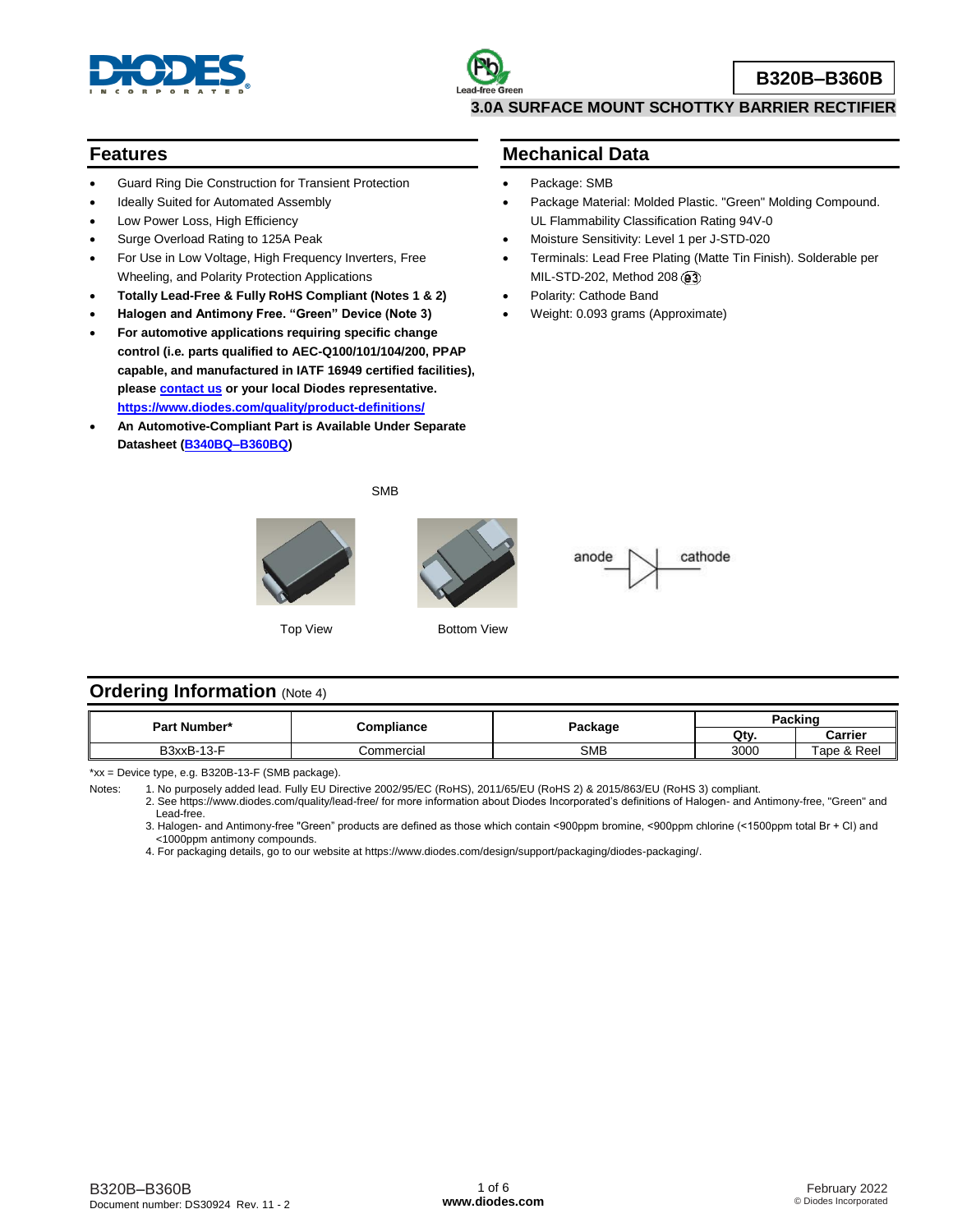

# **Marking Information**



Bxxx(x) = Product Type Marking Code, ex: B320B = Manufacturer's Code Marking YWW = Date Code Marking  $Y =$  Last Digit of Year (ex: 2 for 2022)  $WW =$  Week Code (01 to 53)

#### **Maximum Ratings** (@T<sup>A</sup> = +25°C, unless otherwise specified.)

Single phase, half wave, 60Hz, resistive or inductive load. For capacitive load, derate current by 20%.

| <b>Characteristic</b>                                                                               |                        | Symbol                               | <b>B320B</b> | <b>B330B</b> | <b>B340B</b> | <b>B350B</b> | <b>B360B</b> | Unit |
|-----------------------------------------------------------------------------------------------------|------------------------|--------------------------------------|--------------|--------------|--------------|--------------|--------------|------|
| Peak Repetitive Reverse Voltage<br>Working Peak Reverse Voltage<br>DC Blocking Voltage              |                        | Vrrm<br>Vrwm<br><b>V<sub>R</sub></b> | 20           | 30           | 40           | 50           | 60           |      |
| <b>Average Rectified Output Current</b>                                                             | @ $Tr = +100^{\circ}C$ | Ιo                                   |              |              | 3.0          |              |              | A    |
| Non-Repetitive Peak Forward Surge Current 8.3ms<br>Single Half Sine-Wave Superimposed on Rated Load |                        | <b>IFSM</b>                          | 100          |              |              |              | A            |      |

# **Thermal Characteristics**

| <b>Characteristic</b>                                     | Symbol           | Value           | Unit |
|-----------------------------------------------------------|------------------|-----------------|------|
| Typical Thermal Resistance, Junction to Terminal (Note 5) | $R_{0JT}$        | 25              | °C/W |
| Typical Thermal Resistance, Junction to Ambient (Note 5)  | R <sub>eja</sub> | 95              | °C/W |
| <b>Operating Temperature Range</b>                        |                  | $-55$ to $+150$ |      |
| Storage Temperature Range                                 | Estg             | $-55$ to $+150$ |      |

# **Electrical Characteristics** (@T<sup>A</sup> = +25°C, unless otherwise specified.)

| <b>Characteristic</b>    |                                     | Symbol | Min | Тур | Max          | Unit | <b>Test Condition</b>                                                                              |
|--------------------------|-------------------------------------|--------|-----|-----|--------------|------|----------------------------------------------------------------------------------------------------|
| Forward Voltage Drop     | B320B, B330B, B340B<br>B350B, B360B | VF     |     |     | 0.50<br>0.70 |      | $I_F = 3.0A$ , $T_A = +25^{\circ}C$                                                                |
| Leakage Current (Note 6) |                                     | IR     |     |     | 0.5<br>20    | mA   | $\omega$ Rated V <sub>R</sub> , T <sub>A</sub> = +25°C<br>$@$ Rated V <sub>R</sub> , $TA = +100°C$ |
| Total Capacitance        |                                     | Cт     |     | 200 |              | рF   | $V_R = 4V$ , $f = 1MHz$                                                                            |

Notes: 5. Thermal resistance: Junction to terminal, unit mounted on glass epoxy substrate with 2 x 3mm copper pad. 6. Short duration pulse test used to minimize self-heating effect.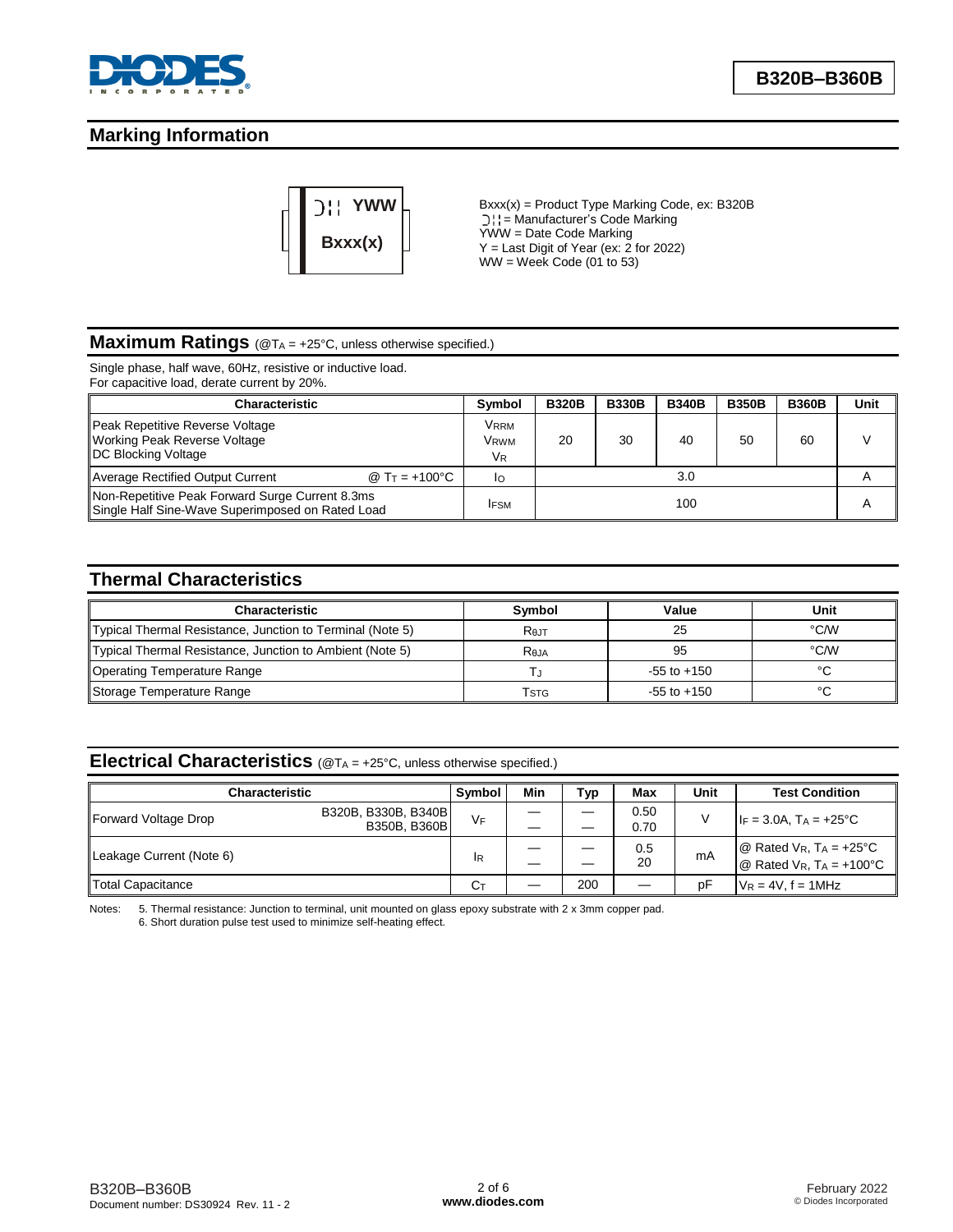









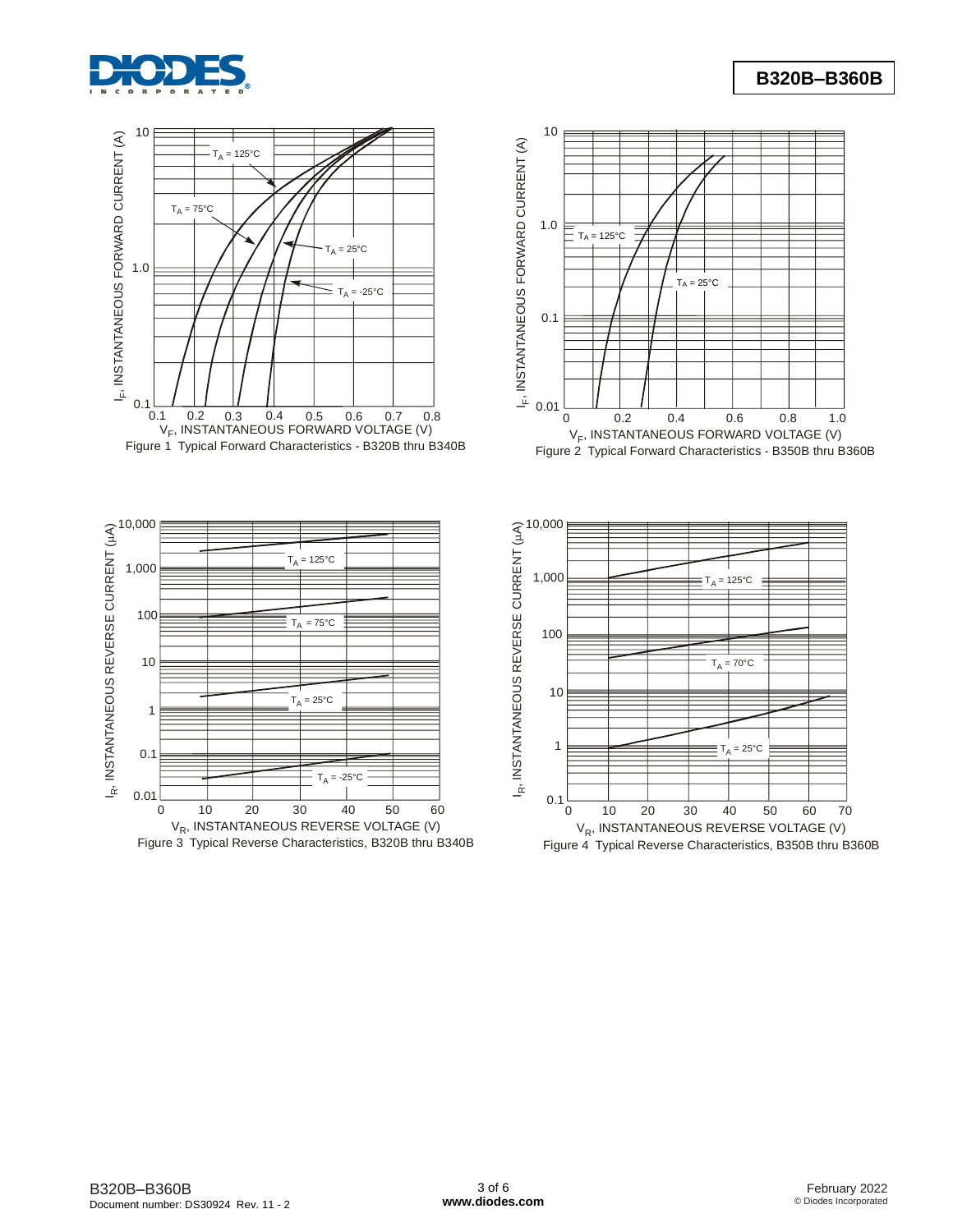





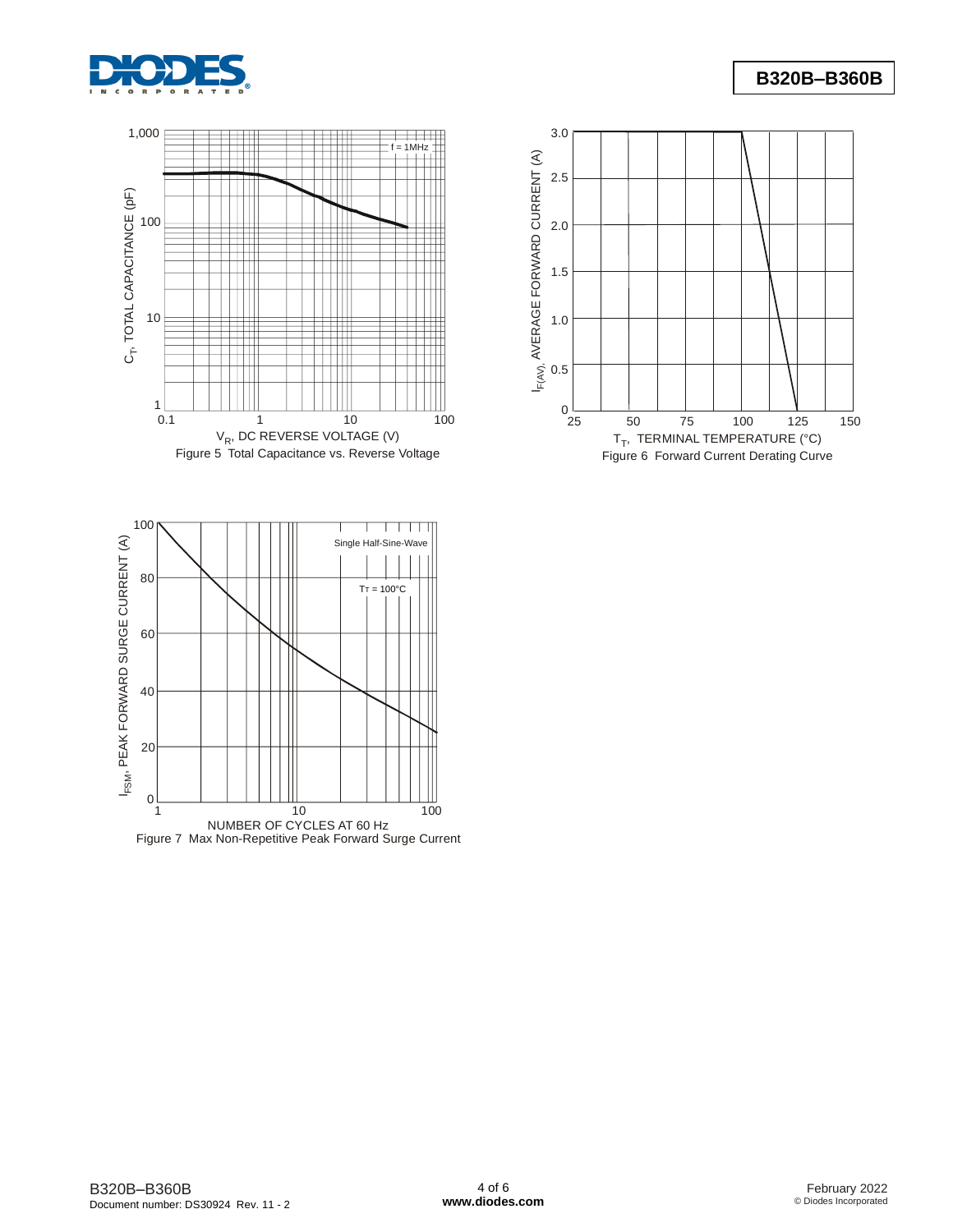

# **Package Outline Dimensions**

Please se[e http://www.diodes.com/package-outlines.html](http://www.diodes.com/package-outlines.html) for the latest version.



**SMB**



| <b>SMB</b> |                  |            |  |  |  |
|------------|------------------|------------|--|--|--|
| Dim        | Min              | <b>Max</b> |  |  |  |
| А          | 2.00             | 2.50       |  |  |  |
| A1         | 0.05             | 0.20       |  |  |  |
| b          | 1.96             | 2.21       |  |  |  |
| C          | 0.15             | 0.31       |  |  |  |
| D          | 3.30             | 3.94       |  |  |  |
| E          | 5.00             | 5.59       |  |  |  |
| E1         | 4.06             | 4.57       |  |  |  |
|            | 0.76             | 1.52       |  |  |  |
|            | Dimensions in mm |            |  |  |  |

# **Suggested Pad Layout**

Please se[e http://www.diodes.com/package-outlines.html](http://www.diodes.com/package-outlines.html) for the latest version.



| <b>Dimensions</b> | Value<br>(in mm) |
|-------------------|------------------|
| C                 | 4.30             |
| G                 | 1.80             |
| x                 | 2.50             |
| X <sub>1</sub>    | 6.80             |
|                   | 2.30             |

**SMB**